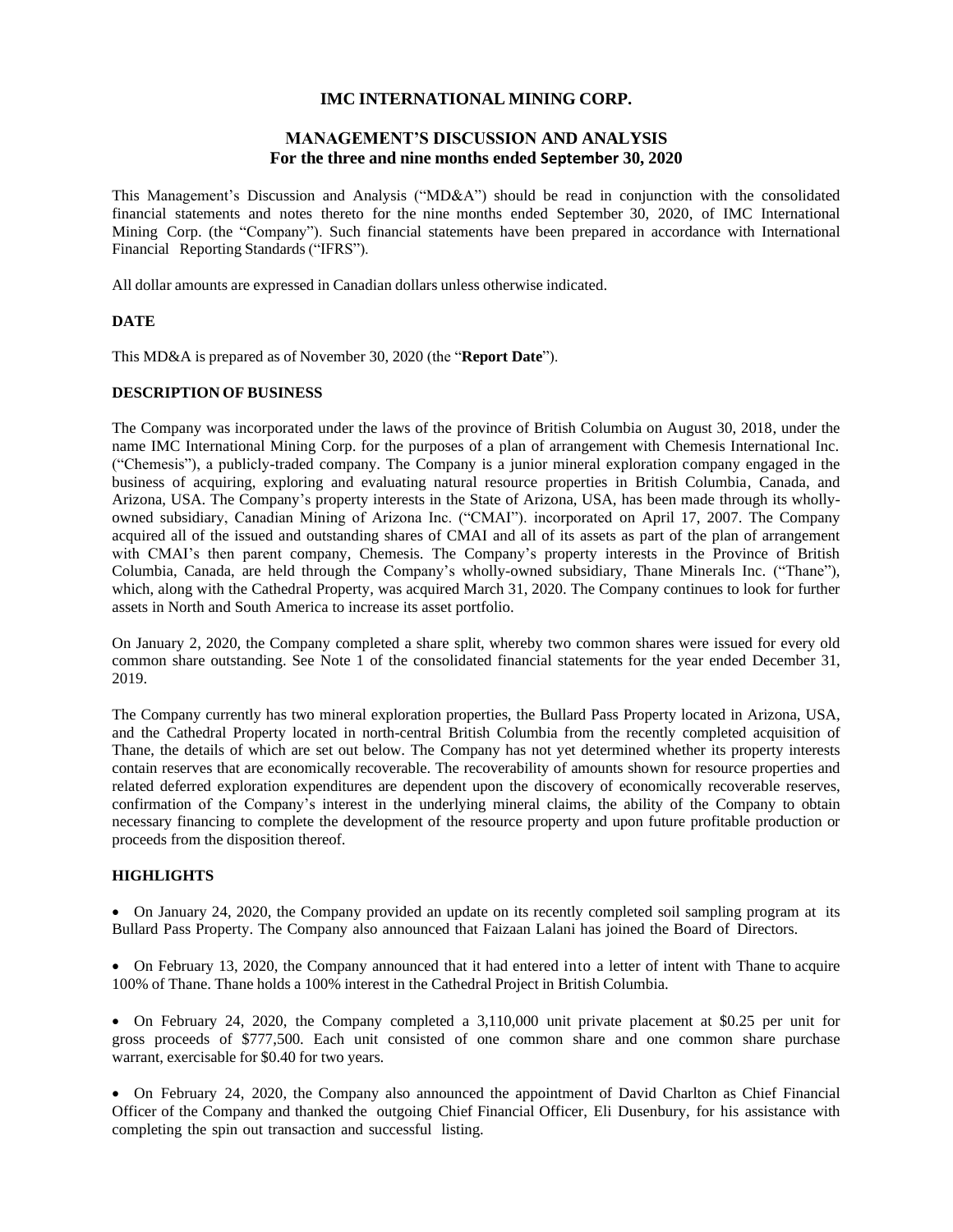• On March 3, 2020, the Company announced that it had received approval and has commenced the listing of its common shares on the Frankfurt Stock Exchange under the symbol 3MX.

• On March 18, 2020, the Company announced this it had entered into a definitive agreement for the acquisition of Thane. In consideration of the acquisition of 100% of the issued and outstanding common shares of Thane, the Company had agreed to issue an aggregate of \$2,000,000 worth of common shares in the capital of the Company at a deemed price of \$0.38, representing 5,263,158 shares. The shares are escrowed over a 36-month period.

• On April 2, 2020, the Company announced that it had successfully completed the acquisition of Thane as previously announced on March 18, 2020.

• The Company also announced on April 2, 2020, in connection with the acquisition of Thane, the appointment of (Thomas) Greg Hawkins as Director and Chairman of the Board of the Company.

• On April 6, 2020, the Company announced it had engaged CME Consultants Inc. to begin geochemical program on the Company's Cathedral Property, including the Cathedral Project.

• On April 15, 2020, the Company announced the appointment of Jeffrey Reeder to its Advisory Board.

• On April 16, 2020, the Company announced it had entered into a draw down equity financing of up to \$8,000,000 with Alumina Partner, LLC, a New York-based private equity financing for the purpose of continuing its growth strategy through exploration and acquisition. The agreement details the purchase of up to \$8,000,000 of the Company's units consisting of one common share and one common share purchase warrant at discounts ranging from 15% to 25% of the market price. The financing is at the sole discretion of the Company allowing for the ability to access funds as necessary.

• On April 27, 2020, the Company announced a brokered private placement of up to \$1,000,000 led by Gravitas Securities of 2,083,333 units of the Company at a deemed price of \$0.48. Each unit consisted of one common share and one common share purchase warrant. Each warrant entitles the holder to purchase one additional common share of the Company at an exercise price of \$0.60 for a period of two years. In connection with the offering, the Company granted the agents an option exercisable in whole or in part at any time up to two days prior to closing of the offering to increase the offering by up to an additional 2,083,333 units for additional gross proceeds of \$1,000,000. The agents were entitled to a cash fee equal to 8% of the cash proceeds received from the sale of units and to broker warrants equal to 8% of the number of units sold.

• On May 4, 2020, the Company announced a brokered private placement of up to 769,230 common shares of the Company issued on a flow-through basis at a price of \$0.65 per flow-through share for gross aggregate proceeds of up to \$500,000.

• On May 4, 2020, the Company also announced that the agents of the previously announced brokered private placement on April 27, 2020, intended to exercise their option to increase the size of the offering.

• On May 6, 2020, the Company provided an update on the analytical geochemical program previously announced on the Cathedral Property.

• On May 14, 2020, the Company announced the closing of a \$1,768,719 brokered private placement led by Gravitas Securities, as previously announced on April 27, 2020, and May 4, 2020.

• On May 26, 2020, the Company provided an update on the ongoing compilation work on the Cathedral Property.

• On May 28, 2020, the Company announced it was on schedule and funded for its Phase 1 - 2020 work program, which consists of geologic mapping, geochemistry, and geophysics work, all with the purpose of delineating drill targets in the Cathedral Area of the Cathedral Property.

• On June 15, 2020, the Company announced it had received an amendment to its previously filed Mineral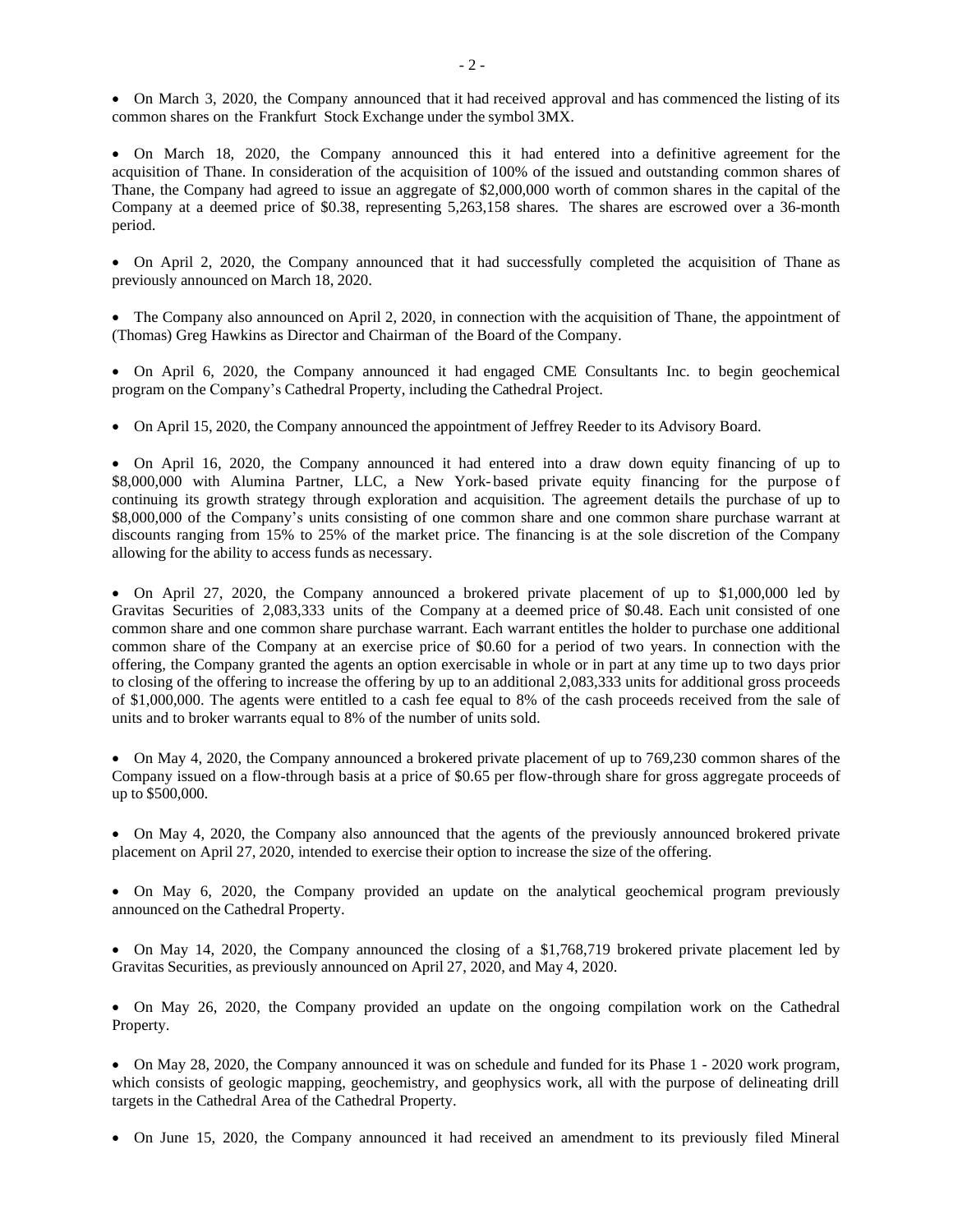Exploration Permit for its Cathedral Property located in north-central British Columbia. The amendment allows the Company to drill up to 40 holes within the Cathedral Area.

• The Company held its Annual and Special Meeting of Shareholders on June 18, 2020, in Vancouver, British Columbia, at which Greg Hawkins, Brian Thurston, and Faizaan Lalani (incumbent directors of the Company) were elected to the board of directors, as well as new directors, Andreas Graetz and Samir Patel. Subsequent to the shareholders' meeting, the board of directors re-appointed Brian Thurston as Chief Executive Officer, and appointed Jamie Lewin as Chief Financial Officer and Janet Francis as Corporate Secretary to form the management team of the Company.

• On June 26, 2020, the Company announced a non-brokered private placement offering of up to 3,333,333 flowthrough units of the Company at a price of \$0.30 per flow-through unit for gross proceeds of up to \$1,000,000. Each flow-through unit consisted of one common share of the Company that qualifies as a "flow-through share" for the purposes of the Income Tax Act (Canada) and one-half of one common share purchase warrant. Each whole warrant entitles the holder to purchase one additional common share of the Company at a price of \$0.40 at any time prior to the date that is twenty-four (24) months following the closing date of the offering.

• On July 27, 2020, the Company announced it had completed its non-brokered flow-through private placement offering previously announced on June 26, 2020, issuing an aggregate of 3,333,334 flow-through units of the Company at a price of \$0.30 per flow-through unit for gross proceeds of \$1,000,000.

• In addition, the Company also announced on July 27, 2020, the (i) commencement of a marketing campaign with Media Relations Publishing ("MRP"); and (ii) granting of 5,885,000 stock options.

• On August 11, 2020, the Company announced Andreas Graetz had resigned as a director of the Company.

• On September 23, 2020, the Company announced that its Board of Directors had appointed Dave McMillan as a Director and Interim President. Mr. McMillan rejoins the Company having previously served as a director (August 2018 – December 2019).

• On November 9, 2020, the Company announced the resignation of Brian Thurston as Chief Financial Officer and a director of the Company and the appointment of Dave McMillan as Interim Chief Executive Officer.

# **EXPLORATION ACTIVITY**

## **BULLARD PASS PROPERTY – ARIZONA, USA**

In 2007 Canadian Mining of Arizona Inc. staked the DB 1 to 176 mineral claims totaling 3,420 acres and acquired 476.52 acres of Arizona State land under mineral exploration permit #08-111861, for total land holdings of 3,896.52 acres, located in the vicinity of the Harcuvar and Harquahala Mountains, Yavapai County, Arizona (the "Bullard Pass Property"). The Company subsequently reduced its ownership interest in the Bullard Pass Property to 22 claims. The Company has recently staked additional claims to increase the Bullard Pass Property to 171 claims. The Company is evaluating the property to determine if further exploration will be performed.

• During the nine months ended September 30, 2020, the Company continued its exploration activities on its Bullard Pass Property.

• The Company is renewing its 171 Bureau of Land Management Annual Claim Maintenance Fees.

# **CATHEDRAL PROPERTY – NORTH-CENTRAL, BRITISH COLUMBIA**

The Cathedral Property covers approximately 206km<sup>2</sup> (50,904 acres) and is located in the Quesnel Terrane of north- central British Columbia. The northern part of the Quesnel Terrane extends from south of the Mt. Milligan Mine northward to the Kemess Mine, with the Cathedral Property located midway between these two copper-gold porphyry deposits. This property includes several highly prospective mineralized areas identified to date, including the "Cathedral Area" on which the Company's exploration is currently focused.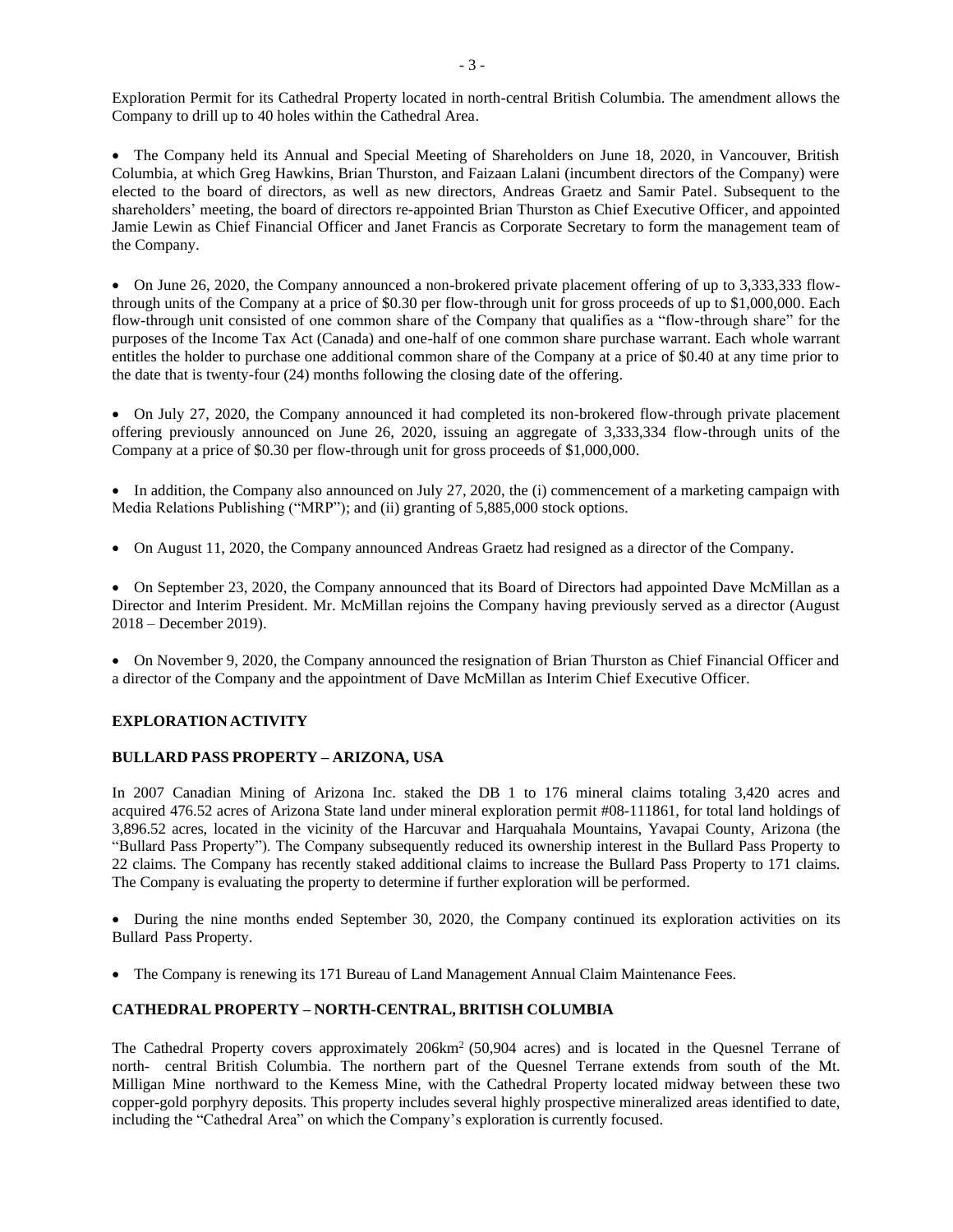• On July 10, 2020, management began mobilizing crews to begin fieldwork on its Cathedral Property located in north-central British Columbia, Canada. Work at the Cathedral Area in 2020 consists of a detailed ground geophysical survey centered over last year's geophysical discovery, alteration mapping, rock, soil, silt sampling, and pad building.

• Peter E. Walcott & Associates Limited, under the direction of CME Consultants Inc., the operator of the 2020 work program, has been contracted to complete a detailed induced polarization geophysical survey that will expand upon and generate greater detail over last year's broad 600-meter wide anomaly discovered at the Cathedral Area.

• The Company has completed a 10-week program which included ground geophysics, alteration mapping, along with rock, soil, and silt sampling. In total, the Company was able to collect 194 rock samples, 467 soil samples, and 3 silt samples from the Cathedral Area, as well as 29 soil samples collected from the Cirque area and 77 soil samples from the Mat area.

The main focus of the Phase 1 summer work program consisted of an Induced Polarization ("IP") geophysical survey. Snow and weather conditions delayed the start of this geophysical survey by almost an entire month with work commencing August 9th. In total, 11.6-line kilometers were surveyed at the Cathedral Area. A total of 4 lines totaling approximately 7.1-kilometers with IP stations set at 100-meter spacing's, and 3 lines totaling approximately 4.5 kilometers were surveyed with IP stations set at 25-meter spacing. The IP crew then moved and completed a single 1.5-kilometer line in the Cirque area to finish off the program. Rendering of the geophysical data is underway with a final interpretation expected within the next 2 weeks.

Soil samples were taken at 25-meter spacing along the IP grids since rock exposure in the lower valley is rare. Rock, soil and silt samples have been sent to ALS Laboratory in North Vancouver for analysis. As the results become available, the Company will provide updates via press releases.

A new showing within the Cathedral Area was discovered, which consisted of a 1.5-meter zone of magnetite breccia and veins on the hanging wall, and pyrite with lesser chalcopyrite in veins toward the footwall. The showing appears to have utilized a pre-existing joint which experienced significant dilation. Several rock samples were taken from this area and sent for assaying.

A new showing within the Cathedral Area was discovered, which consisted of a 1.5-meter zone of magnetite breccia and veins on the hanging wall, and pyrite with lesser chalcopyrite in veins toward the footwall. The showing appears to have utilized a pre-existing joint which experienced significant dilation. Several rock samples were taken from this area and sent for assaying.

## **SELECTED ANNUAL FINANCIAL INFOEMATION**

|                                           | <b>December 31, 2019</b> | <b>December 31, 2018</b> |
|-------------------------------------------|--------------------------|--------------------------|
| Revenues                                  |                          |                          |
| Net Income (Loss)                         | (635, 410)               | (18,900)                 |
| Basic and Diluted Income per Common Share | (0.03)                   | (0.00)                   |
| <b>Total Assets</b>                       | 747.494                  |                          |
| <b>Total Liabilities</b>                  | 94.734                   | 18,900                   |
| Shareholders' Surplus (Deficiency)        | 652,760                  | (18,900)                 |
| <b>Working Capital Surplus</b>            | 386,595                  | (18,900)                 |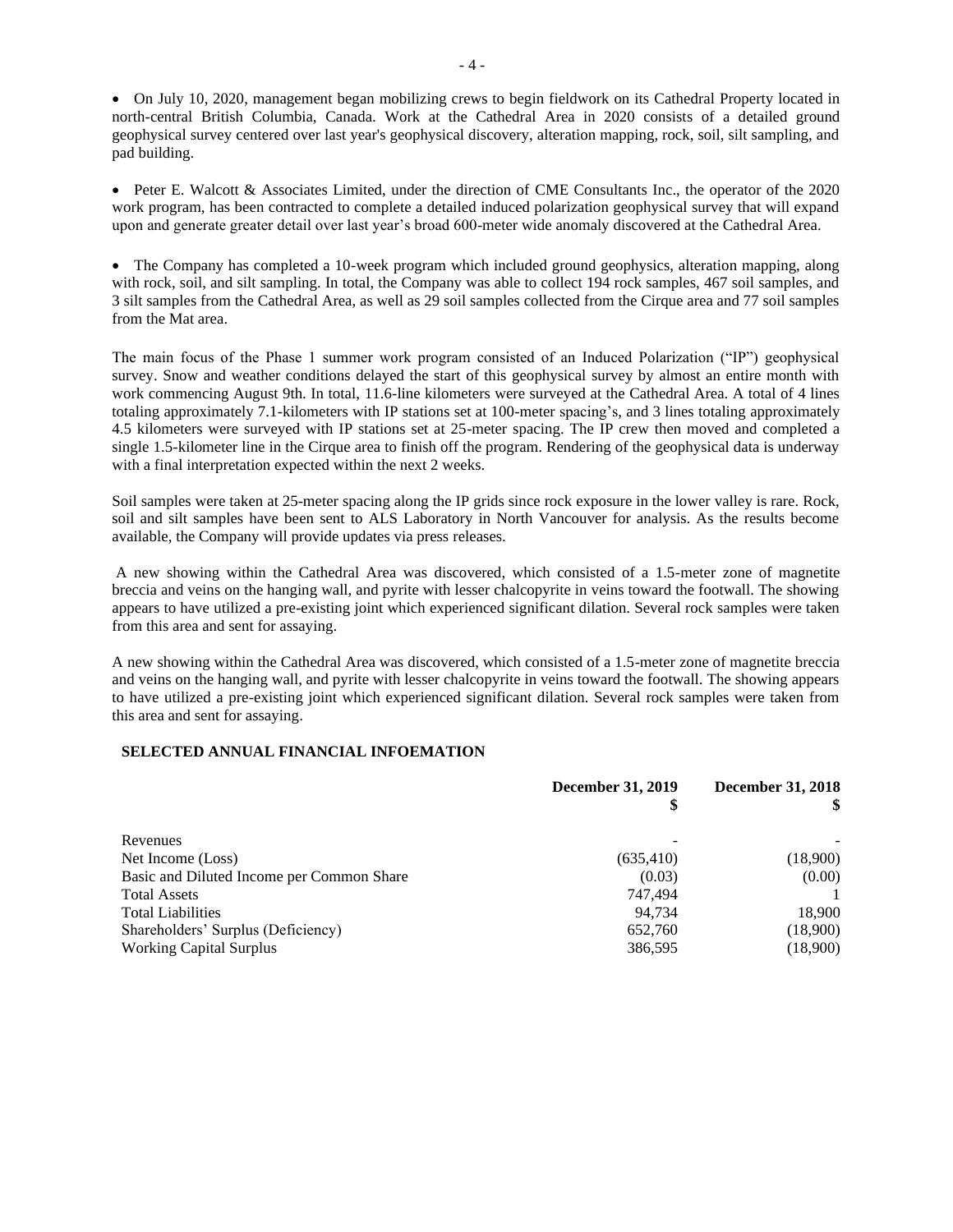# **RESULTS OF OPERATIONS**

### **SUMMARY OF QUARTERLY RESULTS**

The following is a summary of the Company's financial results for the eight most recently completed quarters:

|                                      | <b>Quarter Ended</b><br>September 30,<br>2020 | <b>Ouarter Ended</b><br><b>June 30,</b><br>2020 | <b>Ouarter Ended</b><br>March 31,<br>2020 | <b>Quarter Ended</b><br>December 31,<br>2019 |
|--------------------------------------|-----------------------------------------------|-------------------------------------------------|-------------------------------------------|----------------------------------------------|
| Revenue                              | Nil                                           | Nil                                             | Nil                                       | Nil                                          |
| Net loss                             | (389,375)                                     | (715, 243)                                      | (1,191,521)                               | (174,261)                                    |
| Loss per share,<br>basic and diluted | (0.01)                                        | (0.02)                                          | (0.06)                                    | (0.0                                         |

|                                      | <b>Ouarter Ended</b><br>September 30,<br>2019 | <b>Ouarter Ended</b><br><b>June 30,</b><br>2019<br>ъĐ | <b>Ouarter Ended</b><br>March 31,<br>2019 | <b>Quarter Ended</b><br>December 31,<br>2018 |
|--------------------------------------|-----------------------------------------------|-------------------------------------------------------|-------------------------------------------|----------------------------------------------|
| Revenue                              | Nil                                           | Nil                                                   | Nil                                       | Nil                                          |
| Net loss                             | (366, 458)                                    | (65,939)                                              | (28,030)                                  | (18,900)                                     |
| Loss per share,<br>basic and diluted | (0.03)                                        | (0.01)                                                | (0.02)                                    | (18,900)                                     |

## *For the three months ended September 30, 2020 compared with the three months ended June 30, 2019*

The Company's loss for the three months ended September 30, 2020 totaled \$389,375 compared to a loss of \$366,458 in 2019. The earnings per share were (\$0.01) and (\$0.03) in 2020 and 2019 respectively.

Administrative expenses in the third quarter of 2020 totaled \$377,946 compared to \$365,459 in the comparable period of 2019. The difference in expenses were attributable to Marketing fees of \$235,361, Professional fees of \$59,500 Management fees of \$46,500 and Filing fees of \$12,210 during 2020.

#### *For the nine months ended September 30, 2020 compared with the nine months ended September 30, 2019*

The Company's loss for the nine months ended September 30, 2020 totaled \$2,305,225 compared to a loss of \$461,143 in 2019. The earnings per share were (\$0.06) and (\$0.08) in 2020 and 2019 respectively.

Administrative expenses in the first nine months of 2020 totaled \$2,272,780 compared to \$459,995 in the comparable period of 2019. The difference in expenses were attributable to Marketing fees of \$1,708,415 and Professional fees of \$263,425 and Management fees of \$120,639 during 2020.

# **LIQUIDITY**

#### *Working Capital*

As at September 30, 2020, the Company had a working capital surplus of \$ 1,411,399 (December 31, 2019 - \$386,595) and cash of \$817,781 (December 31, 2019 – \$1,769).

The Company's financial condition is contingent upon its ability to obtain necessary financing to explore suitable properties.

Although the Company has been successful in the past in financing its activities through the sale of equity securities there can be no assurance that it will be able to obtain sufficient financing in the future to carry out exploration and development work on any acquired properties. The ability of the Company to arrange additional financing in the future will depend, in part, on the prevailing capital market conditions and exploration success.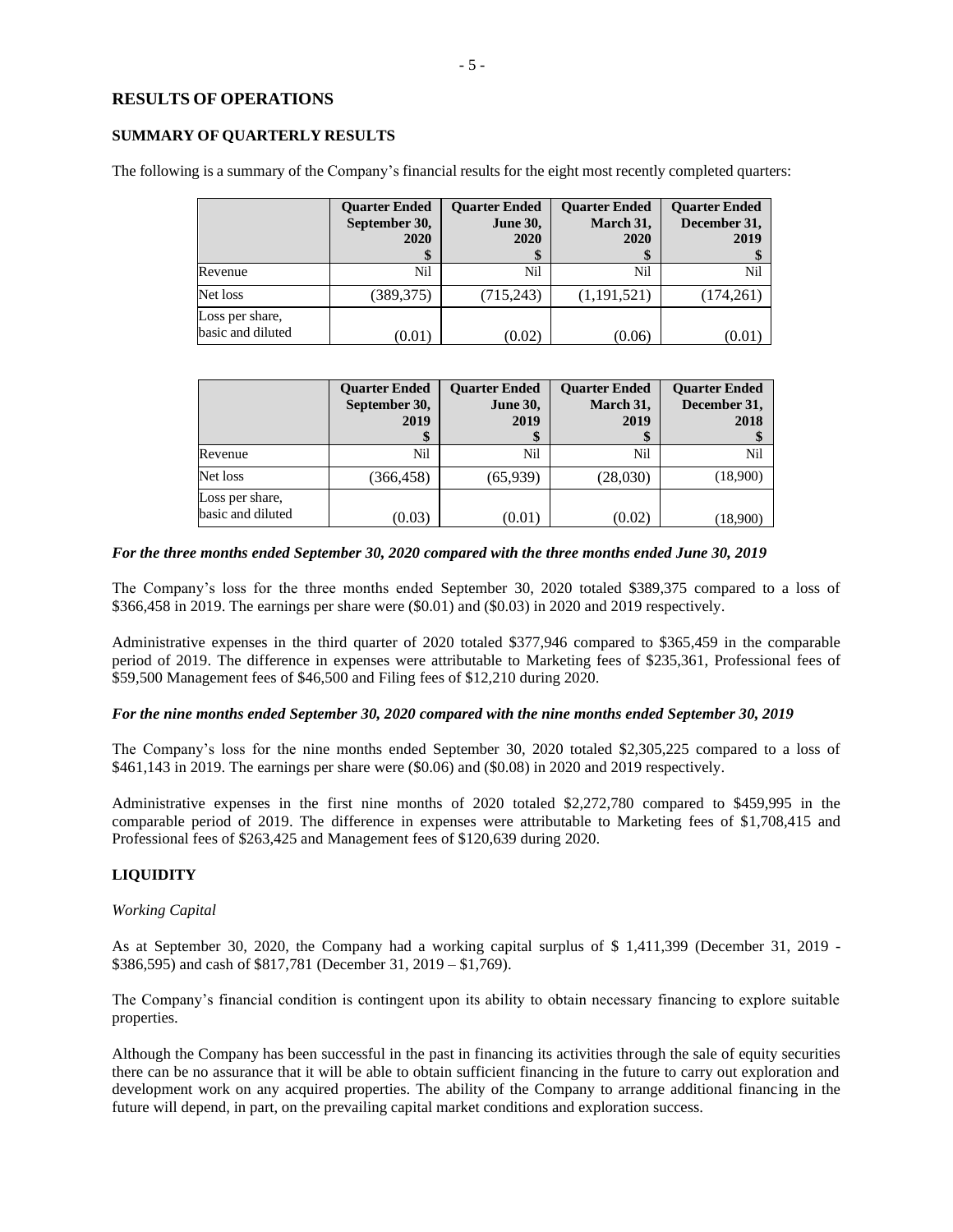# **CAPITAL RESOURCES**

### *Share Capital*

The Company's authorized share capital consists of an unlimited number of common shares without par value. As at September 30, 2020, the Company had 53,379,130 (December 31, 2019 – 27,205,392) common shares issued and outstanding. As at the Report Date, the Company had 54,229,130 common shares issued and outstanding.

The Company raised \$2,286,219 during 2020; and, \$416,500 was raised during 2019.

During the nine-month period ended September 30, 2020, 9,646,922 warrants were exercised for total proceeds to the Company of \$545,808. A total of 9,646,922 shares were issued pursuant to the exercised warrants. In addition, 900,000 options were exercised for \$144,000.

#### Stock Options

As at the Report Date, the Company had 6,685,000 stock options outstanding.

## Common Share Purchase Warrants

As at the Report Date, the Company had 18,445,380 common share purchase warrants outstanding.

#### Unit Warrants

As at the Report Date, the Company had 251,453 unit purchase warrants outstanding, whereby each unit purchase warrant is convertible at an exercise price of \$0.48 into one common share of the Company and one common share purchase warrant exercisable at \$0.60 into an additional common share of the Company.

The Company does not generate cash from operations. The Company finances exploration activities by raising capital from private placements and equity markets. The Company may encounter difficulty sourcing future financing in light of the recent economic downturn.

The Company had cash and cash equivalents of \$817,781 at September 30, 2020 (December 31, 2019 – \$1,769) and promissory notes receivable of \$nil (December 31, 2019 – \$195,974).

During the period ended September 30, 2020, the Company had the following share transactions:

- i. Split its shares on the basis of two common shares for each outstanding common share
- ii. Issued 3,110,000 units at a price of \$0.25 per unit for total proceeds of \$777,500. Each unit consisted of one common share and one share purchase warrant entitling the holder to acquire one additional common share of the Company at a price of \$0.40 for a period of two years. Cash finders' fees of \$32,250 were paid and 87,000 finder's warrants were issued at the same terms. As the original warrants had a fair value of \$nil, the finder's warrants were also valued at \$nil.
- iii. Issued 3,143,166 units of the Company at a price of \$0.48 per Unit for gross proceeds of \$1,508,720;
- iv. Issued 400,000 common shares issued on a flow-through basis at a price of \$0.65 per flow-through share for gross proceeds of \$260,000.
- v. Issued 3,333,334 common shares issued on a flow-through basis at a price of \$0.30 per flow-through share for gross proceeds of \$1,000,000.
- vi. Raised \$545,808 from warrant exercises, and \$144,000 from option exercises

If additional funds are required, the Company plans to raise additional capital primarily through the private placement of its equity securities. Under such circumstances, there is no assurance that the Company will be able to obtain further funds required for the Company's continued working capital requirements. Due to the overall poor market conditions for junior mineral exploration companies, the Company may find it increasingly difficult to raise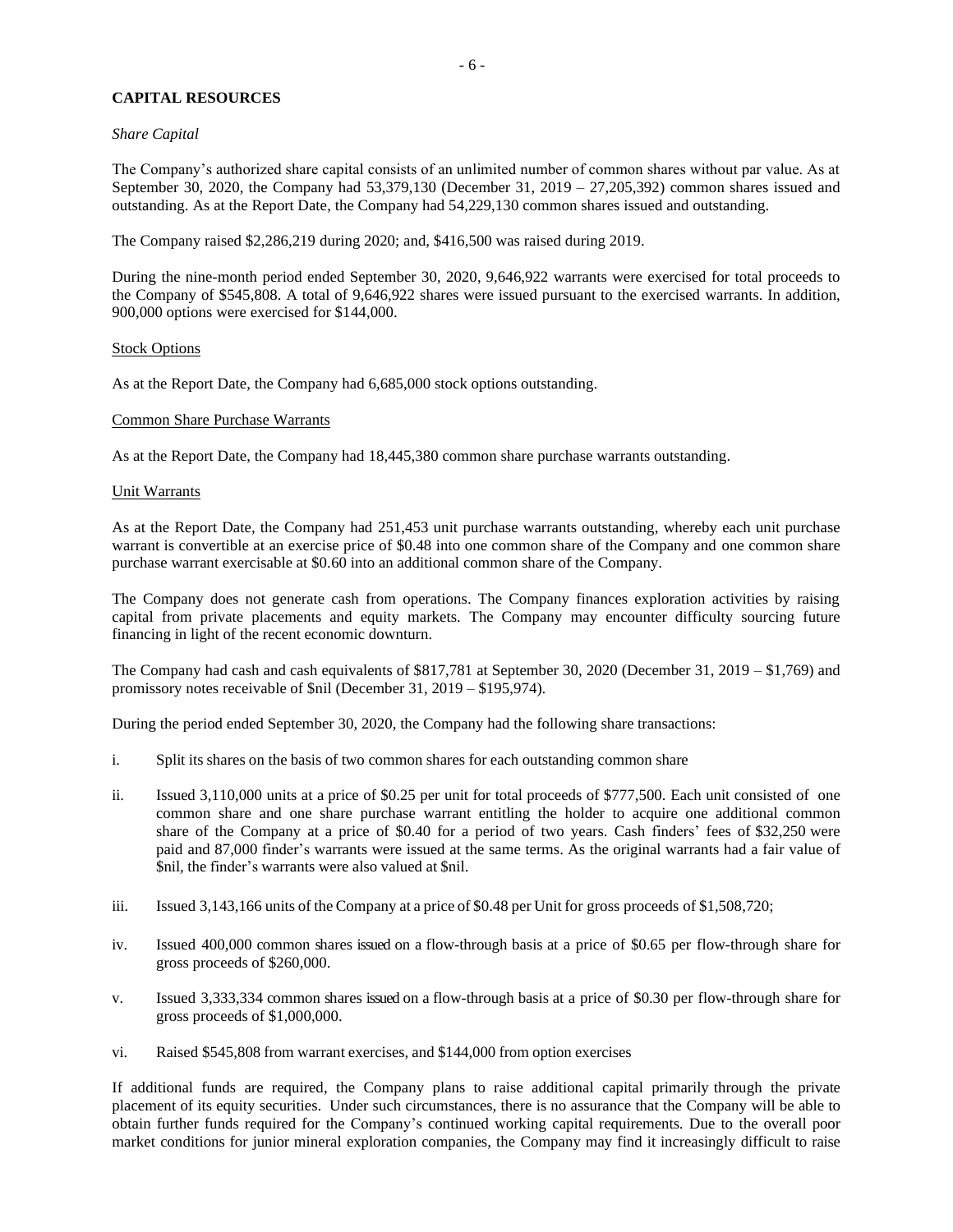the funds required to continue the Company's operations. Share prices have undergone significant decreases and any issuance of the Company's equity securities in the near future may result in substantial dilution to the Company's existing shareholders.

## **LIQUIDITY AND CAPITAL RESOURCES**

The Company has no capital commitments in connection with its exploration property. The Company holds 100% interest in the Bullard Pass Property through its wholly-owned subsidiary and is not required to make any expenditure commitments on this property and has no contractual obligations on this property.

The Company will add and or drop claims based on geological merit and as financial resources allow.

#### **Operating Activities**

The Company used net cash of \$2,875,000 in operating activities during the nine months ended September 30, 2020.

#### **Investing Activities**

The Company spent \$2,723,723 relating to exploration activities on the Company's Bullard Pass and Cathedral properties.

#### **Financing Activities**

The Company received cash of \$6,385,437 from financing activities during the period ended September 30, 2020.

# **OFF-BALANCESHEET ARRANGEMENTS**

The Company has not entered into any off-balance sheet arrangements.

### **TRANSACTIONS WITH RELATED PARTIES**

Key management personnel are the directors and officers of the Company. Management compensation transactions for the nine months ended September 30, 2020, is summarized as follows:

|                        | <b>September 30, 2020</b> |         |    | <b>September 30, 2019</b> |
|------------------------|---------------------------|---------|----|---------------------------|
| <b>Management fees</b> | S                         | 120,639 | S  | 37,450                    |
| Directors' fees        |                           | 7.348   |    |                           |
| <b>Total</b>           | <sup>\$</sup>             | 127,987 | \$ | 37,450                    |

During the nine months ended September 30, 2020, \$75,000 was paid to a company owned by Brian Thurston for Chief Executive Officer and geology-related services provided (2019 - \$37,450).

During the nine months ended September 30, 2020, \$12,000 was paid to David Charlton for Chief Financial Officer related services provided (2019 - \$nil).

During the nine months ended September 30, 2020, \$11,655 was paid to company owned by an officer of the Company, Jamie Lewin, for Chief Financial Officer related services provided (2019 – nil).

During the nine months ended September 30, 2020, \$10,000 was paid to the previous Chief Financial Officer of the Company, Eli Dusenbury, for Chief Financial Officer related services provided (2019 – nil).

During the nine months ended September 30, 2020, \$11,984 was paid to Company owned by an officer of the Company, Janet Francis, for Corporate Secretarial related services provided (2019 – nil).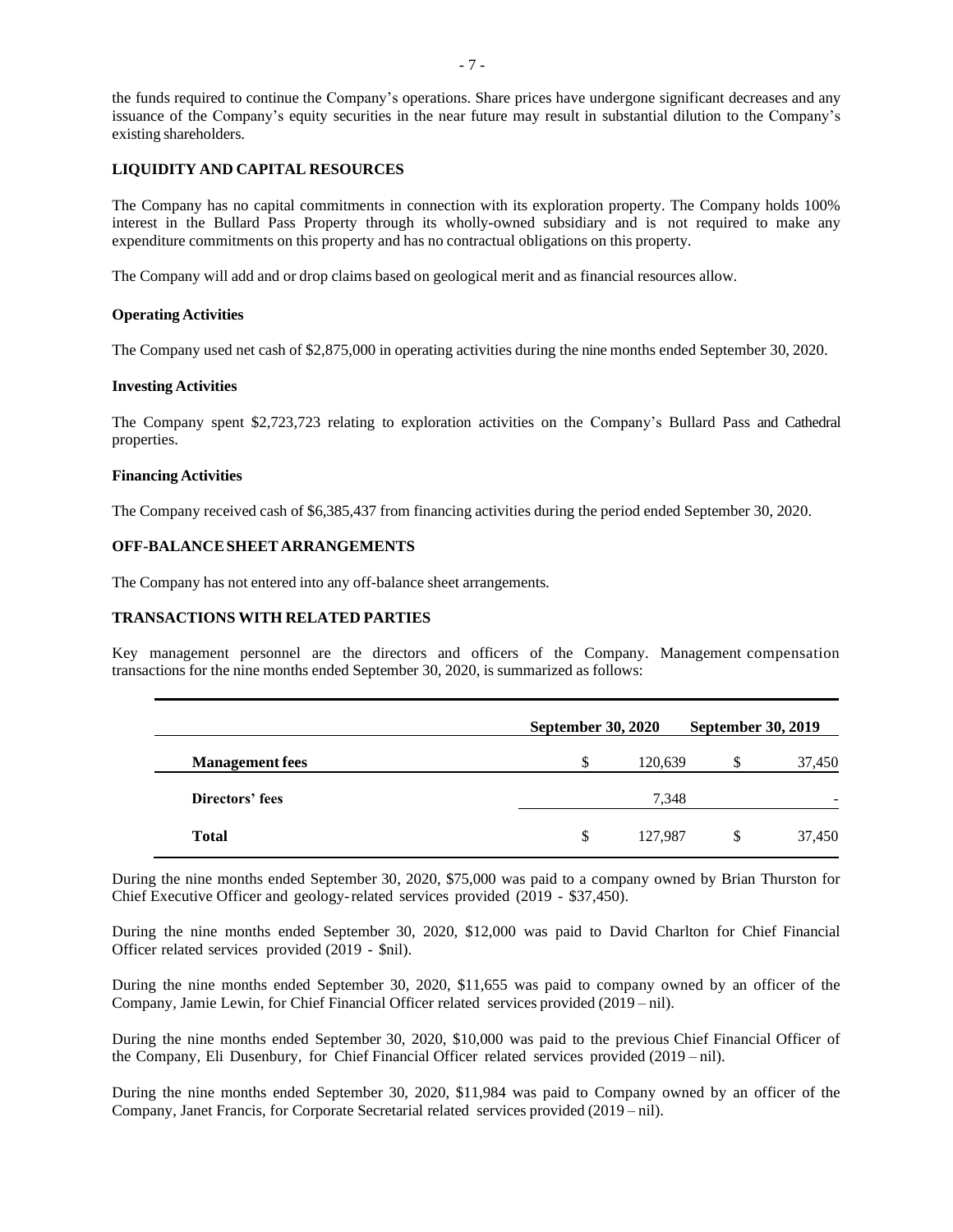#### **RISK FACTORS AND UNCERTAINTIES**

The principal business of the Company is the acquisition and exploration of mineral properties. Given the inherent risky nature of the exploration and mining business, the limited extent of the Company's assets and the present stage of development, investors should consider the following risk factors, among others:

#### **Exploration Stage Company**

The Company does not hold any known mineral reserves of any kind and does not generate any revenues from production. The Company's success will depend largely upon its ability to locate commercially viable mineral reserves. Mineral exploration is highly speculative in nature, involves many risks and frequently is noneconomically viable. There is no assurance that exploration efforts will be successful. Success in establishing reserves is a result of a number of factors, including the quality and experience of management, the level of geological and technical expertise, and the quality of property available for exploration. Once mineralization is discovered, it may take several years in the initial phases of drilling until production is possible, during which time the economic feasibility of production may change. Significant financial investment is required to establish proven and probable reserves through drilling and bulk sampling, to determine the optimal metallurgical process to extract the metals from the ore and, in the case of new properties, to construct mining and processing facilities. Because of these uncertainties, no assurance can be given that exploration programs will result in the establishment or expansion of resources or reserves.

## **Operating History and Availability of Financial Resources**

The Company does not have any history of generating operating revenue and is unlikely to generate any significant amount in the foreseeable future. Hence, it may not have sufficient financial resources to undertake by itself all of its planned mineral property acquisition and exploration activities. Operations will continue to be financed primarily through the issuance of securities. The Company will need to continue its dependence on the issuance of such securities for future financing, which may result in dilution to existing shareholders. Furthermore, the amount of additional funds required may not be available under favorable terms, if at all. Failure to obtain additional funding on a timely basis could result in delay or indefinite postponement of further exploration and development and could cause the Company to forfeit its interests in some or all of its properties or to reduce or discontinue its operations.

#### **Inflation and Metal Price Risk**

The ability of the Company to raise interim financing will be significantly affected by changes in the market price of the metals for which it explores. The mineral prices are volatile, and are affected by numerous factors beyond the control of the Company. The level of interest rates, the rate of inflation, the world supplies of and demands for minerals and metals and the stability of exchange rates can all cause fluctuations in these prices. Such external economic factors are influenced by changes in international investment patterns and monetary systems and political developments. The prices have fluctuated significantly in recent years. Future significant price declines could cause investors to be unprepared to finance exploration and development.

### **Share Price Volatility and Lack of Active Market**

Worldwide Securities markets continue to experience a high level of price and volume volatility, and the market prices of securities of many public companies have experienced significant fluctuations in price which have not necessarily been related to the operating performance, underlying asset values or prospects of such companies.

It may be anticipated that any quoted market for the Company's securities will be subject to such market trends and that the value of such securities may be affected accordingly. If an active market does not develop, the liquidity of the investment may be limited and the market price of such securities may decline below the subscription price.

#### **Competition**

The mineral resource industry is intensively competitive in all of its phases, and the Company competes with many other companies possessing much greater financial and technical resources. Competition is particularly intense with respect to the acquisition of desirable undeveloped properties. The principal competitive factors in the acquisition of prospective properties include the staff and data necessary to identify and investigate such properties, and the financial resources necessary to acquire and develop the projects. Competition could adversely affect the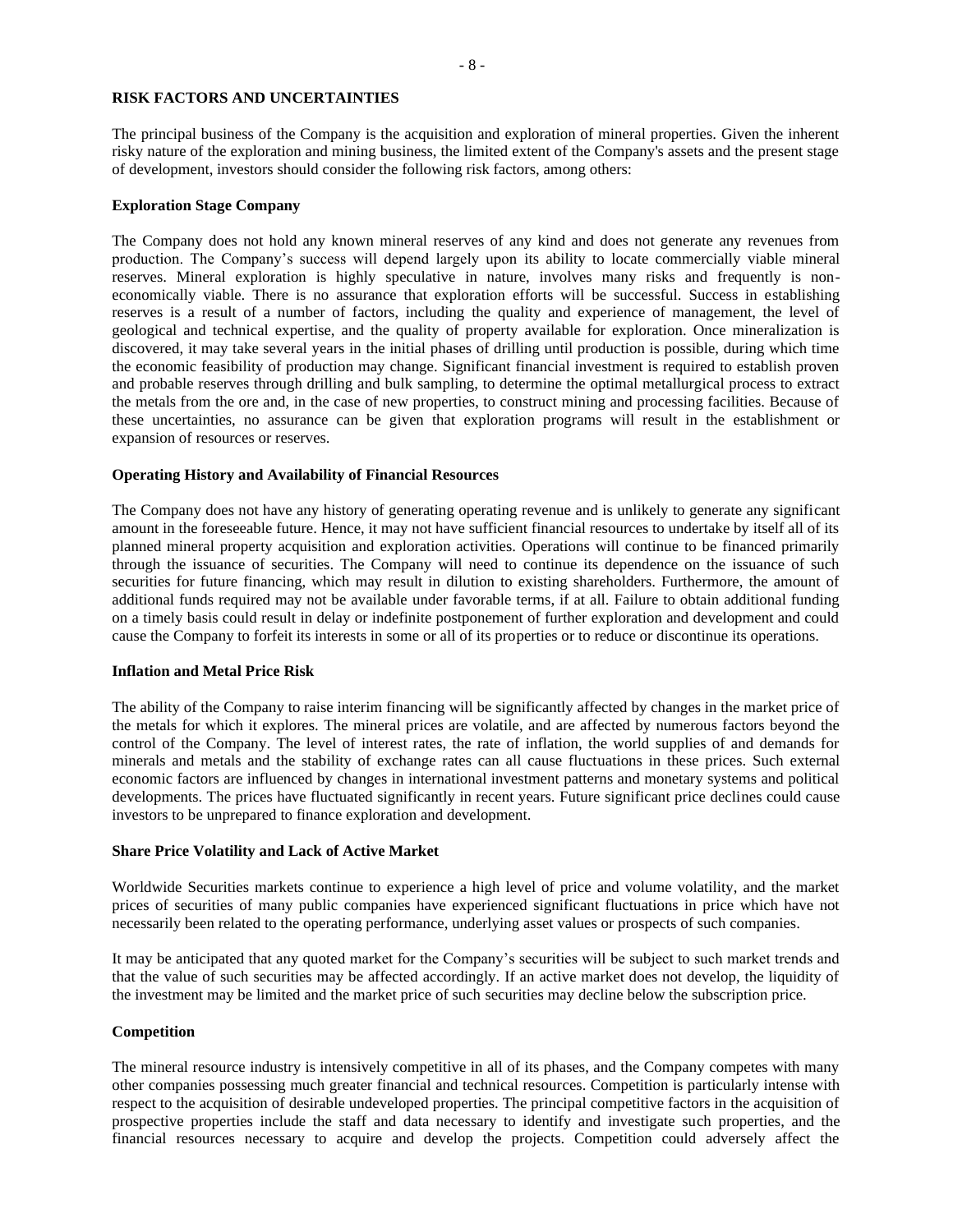Company's ability to acquire suitable prospects for exploration.

#### **Public Health Crises such as the COVID-19 Pandemic**

In December 2019, a novel strain of coronavirus known as COVID-19 surfaced in Wuhan, China and has spread around the world causing significant business and social disruption. COVID-19 was declared a worldwide pandemic by the World Health Organization on March 11, 2020. The speed and extent of the spread of COVID-19 and the duration and intensity of resulting business disruption and related financial and social impact, are uncertain. Such adverse effects related to COVID-19 and other public health crises may be material to the Company. The impact of COVID-19 and efforts to slow the spread of COVID-19 could severely impact the exploration and any development of the Company's mineral projects. To date, a number of governments have declared states of emergency and have implemented restrictive measures such as travel bans, quarantine and self-isolation. If the exploration and any development of the Company's mineral projects is disrupted or suspended as a result of these or other measures, it may have a material adverse impact on the Company's financial position and results of operations.

COVID-19 and efforts to contain it may have broad impacts on the Company's supply chain or the global economy, which could have a material adverse effect on the Company's financial position. While governmental agencies and private sector participants are seeking to mitigate the adverse effects of COVID-19, and the medical community is seeking to develop vaccines and other treatment options, the efficacy and timing of such measures is uncertain.

#### **Government Regulations and Environmental Risks and Hazards**

The Company's conduct is subject to various federal, provincial and state laws, and rules and regulations including environmental legislation in the countries where exploration takes place. The Company has adopted environmental practices designed to ensure that it continues to comply with environmental regulations currently applicable to it. All of the Company's activities are in compliance in all material respects with applicable environmental legislation. Environmental hazards may exist on the Company's properties, which may have been caused by previous or existing owners or operators of the properties. The Company is not aware of any existing environmental hazards related to any of its current property interests that may result in material liability to the Company. Environmental legislation is becoming increasingly stringent and costs and expenses of regulatory compliance are increasing. The impact of new and future environmental legislation on the Company's operations may cause additional expenses and restrictions. If the restrictions adversely affect the scope of exploration and development on the resource property interests, the potential for production on the property may be diminished or negated.

#### **Reliance on Key Personnel**

The Company relies on a relatively small number of key directors, officers and senior personnel. Loss of any one of those persons could have an adverse effect on the Company. The Company does not currently maintain "key employee" insurance in respect of any of its senior management.

#### **Licenses and Permits**

The operations of the Company require licenses and permits from various government authorities. The Company believes that it holds all necessary licenses and permits under applicable laws and regulations for work in progress and believes it is presently complying in all material respects with the terms of such licenses and permits. However, such licenses and permits are subject to change under various circumstances.

There can be no assurance that the Company will be able to obtain or maintain all necessary licenses and permits that may be required to explore and develop its properties, commence construction or operation of mining facilities or to maintain continued operations that economically justify the cost.

#### **Title to Property**

Although the Company will exercise the usual due diligence with respect to title to any properties in which it will take an interest, there is no guarantee that title to the properties will not be challenged or impugned. The Company's mineral property interests may be subject to prior unregistered agreements or transfers, aboriginal land claims, government expropriation and title may be affected by undetected defects. In addition, certain mining claims in which the Company has an interest are not recorded in the name of the Company and cannot be recorded until certain steps are taken by other parties.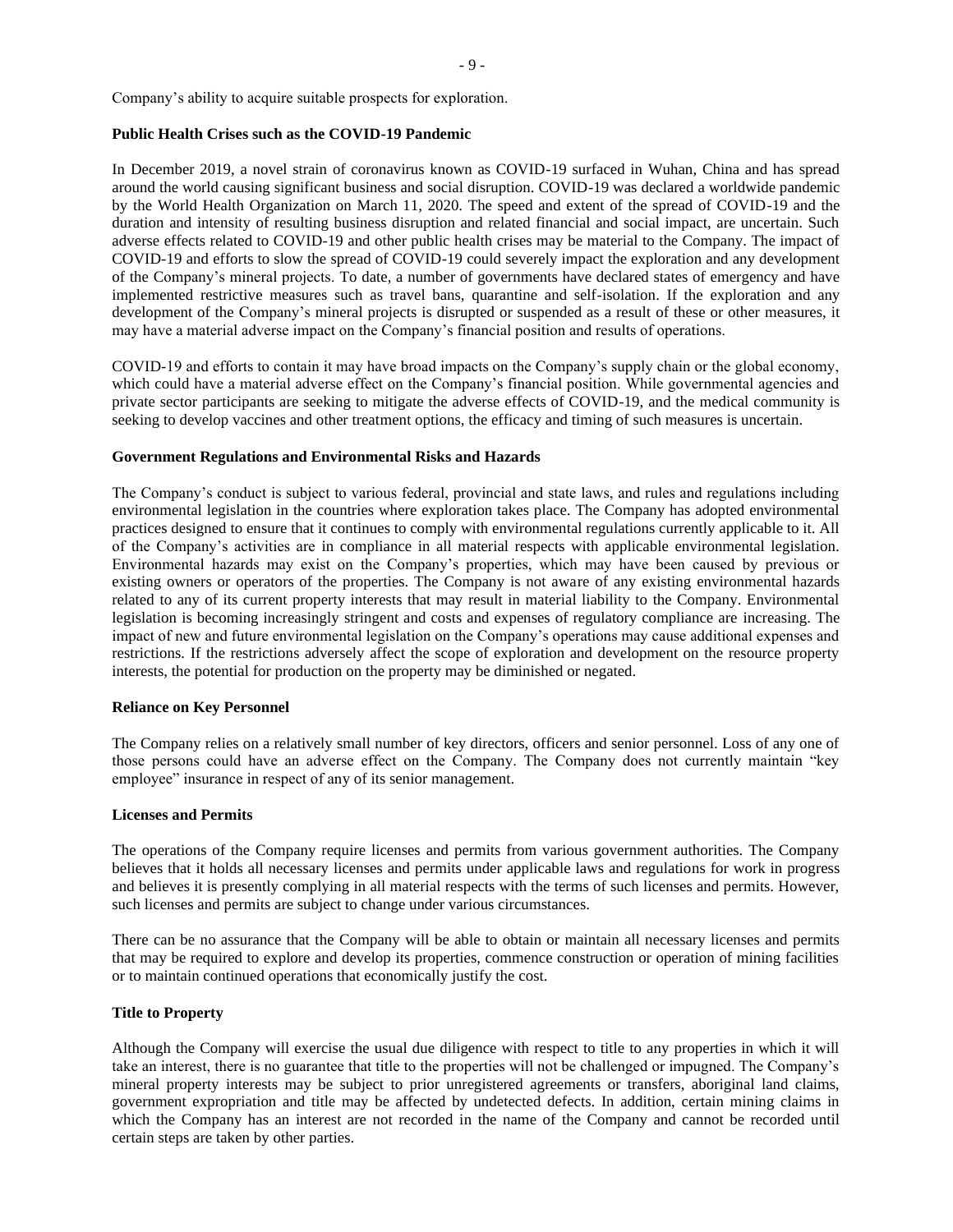#### **Risk of Legal Claims**

The Company may become involved in disputes with third parties or government authorities in the future that may result in litigation. The results of these legal claims cannot be predicted with certainty and defense and settlement costs of legal claims can be substantial, even with respect to claims that have no merit. If the Company is unable to resolve these disputes in the Company's favor or if the cost of the resolution is substantial, such events may have a material adverse impact on the ability of the Company to carry out its business plan.

## **PROPOSEDTRANSACTIONS**

As of the date of this MD&A, there were no proposed transactions not disclosed elsewhere.

# **ACCOUNTING STANDARDS ISSUED BUT NOT YET EFFECTIVE**

The Company has reviewed new and revised accounting pronouncements that have been issued but are not yet effective. The Company has not early adopted any of these standards and is currently evaluating the impact, if any, that these standards might have on its financial statements.

#### **Accounting standard anticipated to be effective**

Certain new standards, interpretations and amendments to existing standards have been issued by the IASB or International Financial Reporting Interpretations Committee ("IFRIC") that are mandatory for accounting periods beginning after January 1, 2018, or later periods. New standards and updates, which are not applicable or are not consequential to the Company, have been excluded.

# **FINANCIAL INSTRUMENTS AND OTHER INSTRUMENTS**

The Company's financial instruments are exposed to certain financial risks which are discussed in detail in note 4.11 of the Company's financial statements for the year ended December 31, 2019.

# **ADDITIONAL DISCLOSURE FOR VENTURE ISSUERS WITHOUT SIGNIFICANT REVENUE**

During the nine months ended September 30, 2020, the Company incurred the following expenses:

|                           | 2020      | 2019   |
|---------------------------|-----------|--------|
|                           | \$        | \$     |
| Advertising and marketing | 1,708,415 |        |
| Consulting                | 53,547    |        |
| Filing fees               | 55,867    | 24,790 |
| <b>Investor Relations</b> | 28,293    |        |
| Office                    | 17,142    | 3,044  |
| Management fees           | 120,63    | 37,450 |
| Professional fees         | 263,42    | 74,834 |
|                           |           |        |

An analysis of material components of the Company's general and administrative expenses is disclosed in the condensed consolidated financial statements for the nine months ended September 30, 2020, to which this MD&A relates. An analysis of the material components of the mineral property acquisition costs and mineral exploration costs are disclosed in the notes to the condensed consolidated financial statements for the nine months ended September 30, 2020.

The Company had one exploration property pursuant to the plan of arrangement with Chemesis International Inc., which completed on February 1, 2019 - the Bullard Pass Property in Arizona held through its wholly-owned subsidiary. Since the transaction with Thane Minerals Inc. the Company also has the Cathedral Property in BC.